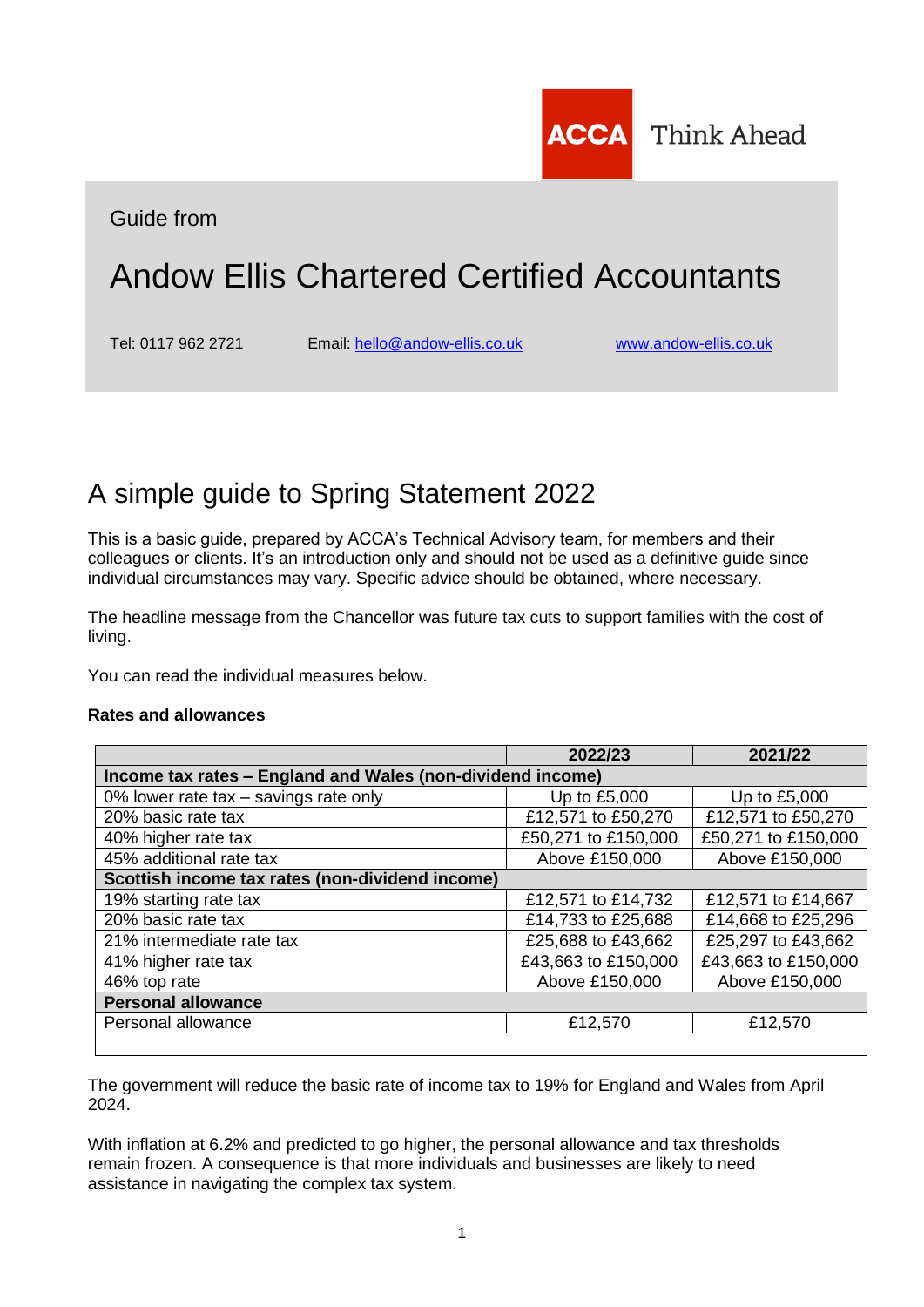## **National Insurance**

From April 2022 the rate of National Insurance contributions across all classes (except Class 2 and 3) will change for one year. The amount of the contribution will increase by 1.25% which will be spent on the NHS and social care across the UK. This will be replaced by the new Health and Social Care Levy which will take effect from 6 April 2023.

The Chancellor announced that the Primary Threshold and Lower Profits Limit will both increase from £9,880 to £12,570. This aligns the thresholds with the personal allowance.

This increase in National Insurance contributions will apply to:

- Class 1 (paid by employees)
- Class 4 (paid by self-employed)
- Secondary Class 1, 1A and 1B (paid by employers).

Employers will only pay on earnings above the secondary threshold.

| <b>NI Category</b>                                                                    | 2022-23                                                                       | 2021-22 |
|---------------------------------------------------------------------------------------|-------------------------------------------------------------------------------|---------|
| Employee's primary class 1 rate between primary threshold and upper<br>earnings limit | 13.25%                                                                        | 12%     |
| Employee's primary class 1 rate above upper earnings limit                            | 3.25%                                                                         | 2%      |
| Employer's secondary class 1 rate above secondary threshold                           | 15.05%                                                                        | 13.80%  |
| Class 4 rate between lower profits limit and upper profits limit                      | 10.25%                                                                        | 9.00%   |
| Class 4 rate above upper profits limit                                                | 3.25%                                                                         | 2.00%   |
| <b>National insurance</b>                                                             | 2022/23                                                                       | 2021/22 |
| Lower earnings limit, primary class 1 (per week)                                      | £123                                                                          | £120    |
| Upper earnings limit, primary class 1 (per week)                                      | £967                                                                          | £967    |
| Apprentice upper secondary threshold (AUST) for under 21s/25s                         | £967                                                                          | £967    |
| Primary threshold (per week)                                                          | £190 up to 5 July<br>2022;<br>£242 from 6 July<br>2022 onwards<br>(see below) | £184    |
| Secondary threshold (per week)                                                        | £175                                                                          | £170    |
| Class 2 small profits threshold (per year)                                            | £6,725                                                                        | £6,515  |
| Class 4 lower profits limit                                                           | £11,908                                                                       | £9,568  |
| Class 4 upper profits limit                                                           | £50,270                                                                       | £50,270 |

The annual National Insurance Primary Threshold and Lower Profits Limit, for employees and the self-employed respectively, will increase from £9,880 to £12,570 from July 2022.From April, selfemployed individuals with profits between the Small Profits Threshold and Lower Profits Limit will not pay Class 2 NICs. Over the year 2022/23, the Lower Profits Limit, the threshold below which self-employed people do not pay National Insurance, is equivalent to an annualised threshold of £9,880 between April to June, and £12,570 from July. This means the Lower Profits Limit will be £11,908 for the 2022/23 tax year which is equivalent to 13 weeks of the threshold at £9,880 and 39 weeks at £12,570, reflecting the position for employees and the annualised basis of thresholds underpinning Class 2 NICs.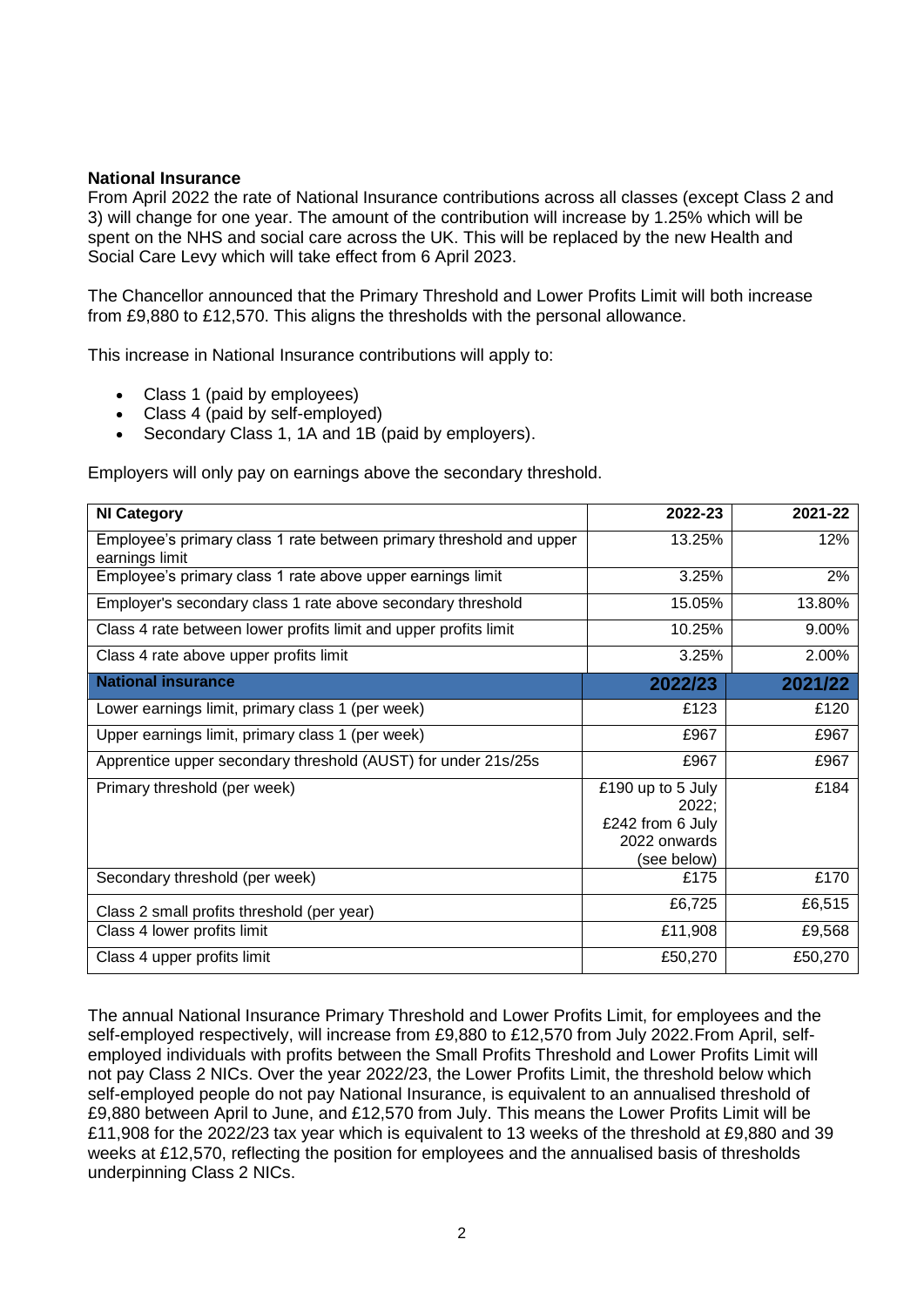## **Employment Allowance**

ACCA in representations had suggested an increase in the Employment Allowance. This allowance increases by £1,000 from £4,000 to £5,000. This increase applies from April 2022.The allowance continues to be limited to employers with an employer NIC bill below £100,000 in the previous tax year.

## **Pensions**

With effect from 6 April 2028 the earliest age at which most pension savers can access their pensions without incurring an unauthorised payments tax charge will increase from 55 to 57.

## **Capital gains tax annual exempt amount (after personal allowance)**

These are frozen at £12,300 for individuals and £6,150 for trusts.

## **Dividend allowance**

The tax-free dividend allowance is unchanged at £2,000. The dividend tax rates are increased by 1.25% for each category of taxpayers for 2022/23.

| Dividend tax rates                                              | 2022/23 | 2021/22 |
|-----------------------------------------------------------------|---------|---------|
| Dividend ordinary rate (for dividends within basic rate band)   | 8.75%   | 7.50%   |
| Dividend upper rate (for dividends within higher rate band)     | 33.75%  | 32.50%  |
| Dividend additional rate (for dividends above higher rate band) | 39.35%  | 38.10%  |

S.455 tax rate on Directors loan accounts will also increase from April 2022, from 32.5% to 33.75%.

## **Corporation tax**

The corporation tax rate will remain at 19% but from April 2023 the applicable corporation tax rates will be 19% and 25%. Businesses with profits of £50,000 or below will still only have to pay 19% under the small profits rate.

## **Enhanced capital allowances: super deduction**

This introduces increased reliefs for expenditure on plant and machinery. For qualifying expenditures incurred from 1 April 2021 up to and including 31 March 2023, companies can claim in the period of investment:

- a super-deduction providing allowances of 130% on most new plant and machinery investments that ordinarily qualify for 18% main-rate writing-down allowances
- a first-year allowance of 50% on most new plant and machinery investments that ordinarily qualify for 6% special rate writing down allowances

## **Annual Investment Allowance (AIA)**

Annual Investment Allowance is available until 31 March 2023. Businesses will therefore have until March 2023 to consider bringing forward capital investments of between £200,000 and £1m, accessing upfront support by claiming tax relief on such costs in the year of investment.

## **Recovery Loan Scheme**

The Recovery Loan Scheme is extended six months until 30 June 2022 for small and medium sized enterprises and from 1 January 2022 capped at a finance level of £2m per business with the government guarantee reducing to 70%.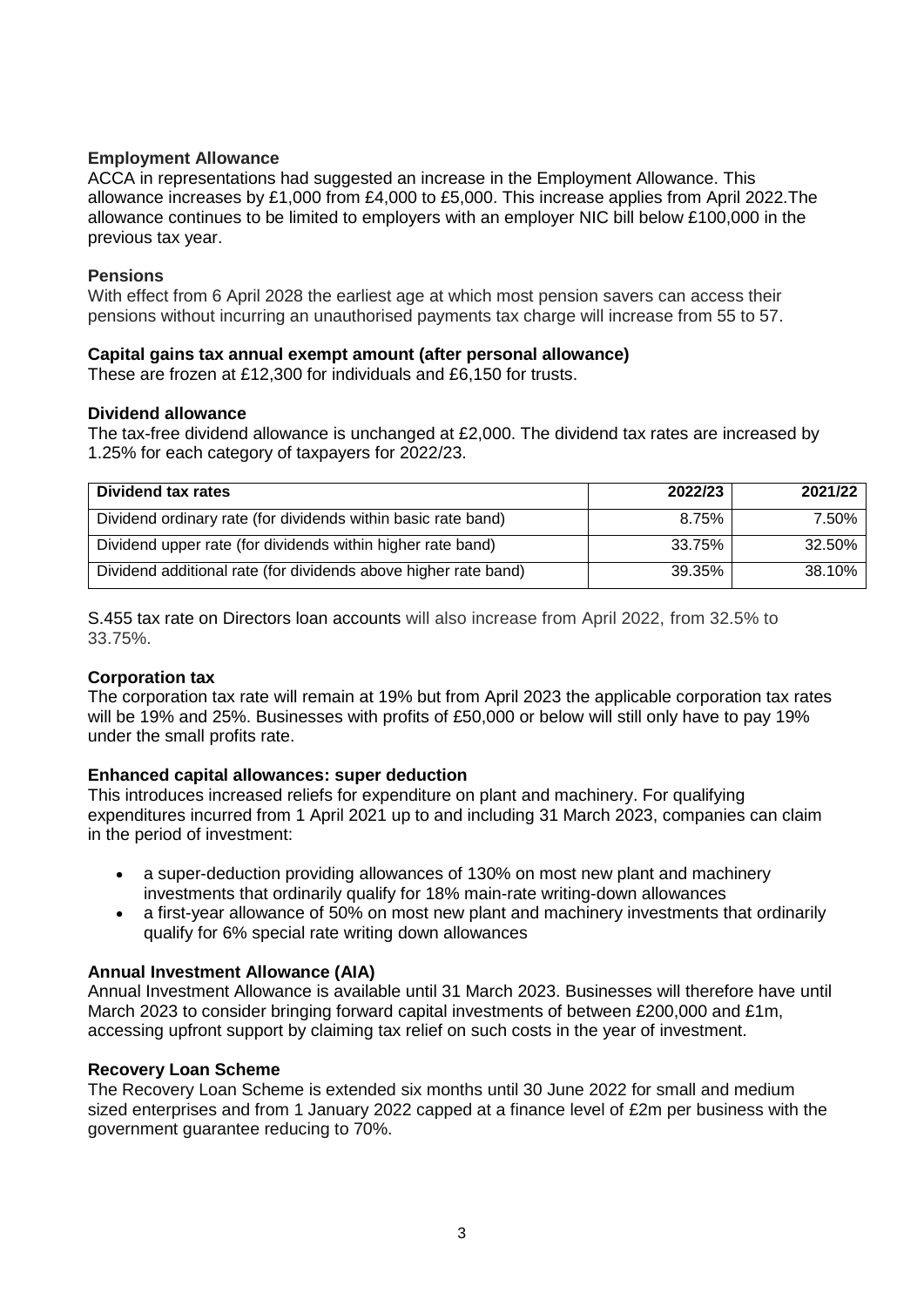## **Making Tax Digital (MTD)**

MTD for ITSA will be introduced from 6 April 2024. This impacts sole traders and landlords, with income over £10,000. General partnerships will not be required to join MTD for ITSA until 6 April 2025.

## **VAT**

All VAT-registered businesses must register for MTD.

In July 2020, it was announced that all VAT-registered businesses must file digitally through Making Tax Digital (MTD) from April 2022, regardless of turnover.

HMRC urges VAT-registered businesses to sign up for Making Tax Digital for VAT before 1 April 2022.

| <b>VAT</b>                    | 2022/23    | 2021/22 |
|-------------------------------|------------|---------|
| Standard rate                 | <b>20%</b> | 20%     |
| <b>Registration threshold</b> | £85,000    | £85,000 |
| Deregistration threshold      | £83,000    | £83,000 |

The VAT registration and deregistration thresholds will not change for a further period of two years from 1 April 2022. Given the increased costs and inflation we will see many small businesses having to register.

The reduced rate of VAT of 12.5% ends on 31 March 2022 for the hospitality sector returning to the standard rate of VAT of 20% from 1 April 2022.

All VAT-registered businesses must file digitally through Making Tax Digital (MTD) from April 2022, regardless of turnover. HMRC urges VAT-registered businesses to sign up for Making Tax Digital for VAT before 1 April 2022.

## **Losses**

Trading losses will have more flexibility to carry them back over three years. This applies only for losses incurred by companies for accounting periods ending between 1 April 2020 and 31 March 2022, and for individual for trade losses of tax years 2020/21 and 2021/22.

## **Entrepreneurs' relief**

The lifetime limit on gains eligible for entrepreneurs' relief is £1m for qualifying disposals.

## **R&D**

SMEs applying for R&D tax credits will be eligible to a maximum of £20,000 in repayments per year plus three times the company's total PAYE and NIC liability.

## **Rates**

The business rates multiplier will be frozen in 2022/23. Eligible retail, hospitality, and leisure businesses will also benefit from a new temporary 50% Business Rates Relief.